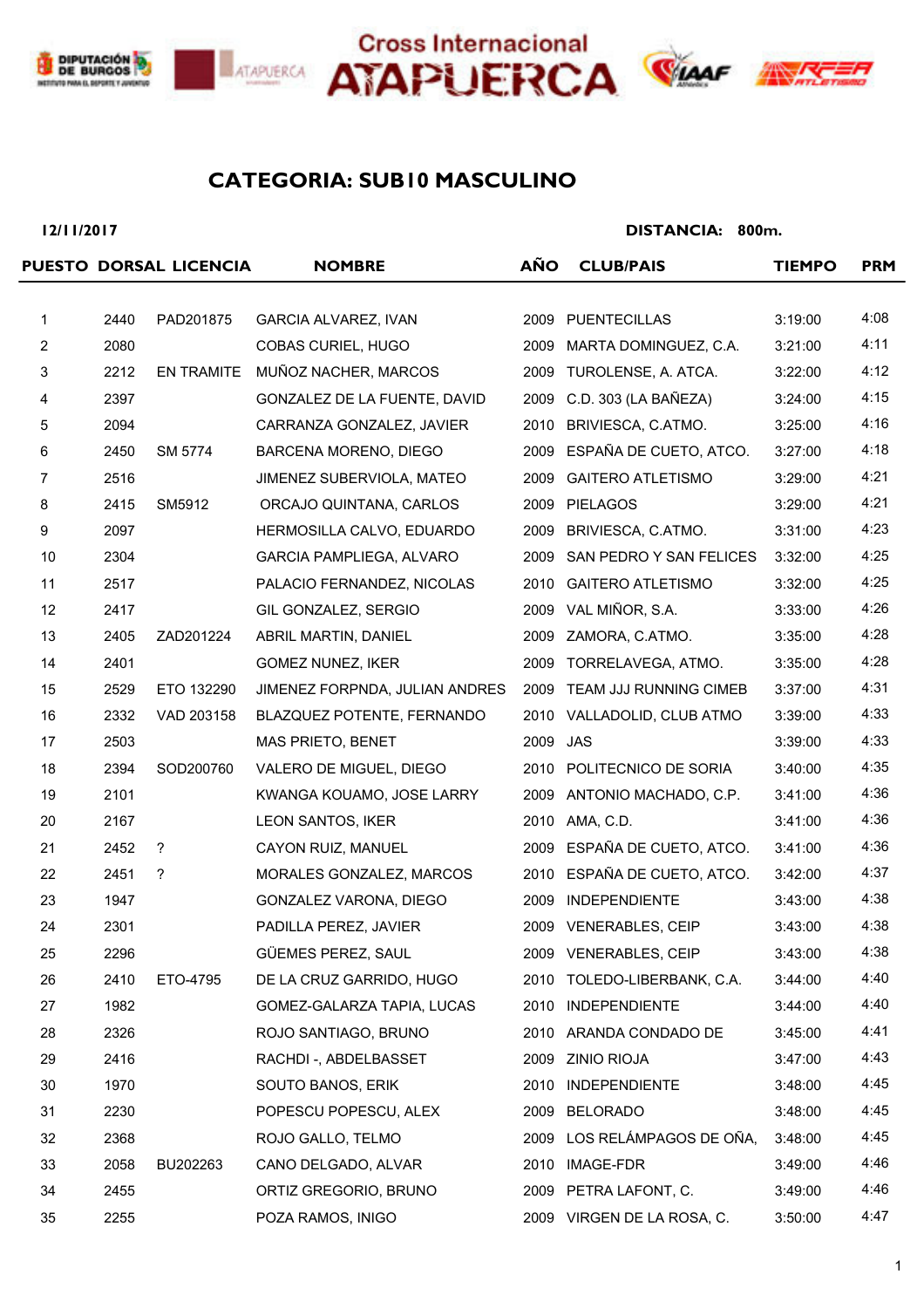





# **ANK**

## **SUB10 MASCULINO CATEGORIA:**

**12/11/2017**

|    |      | PUESTO DORSAL LICENCIA | <b>NOMBRE</b>                  | <b>AÑO</b> | <b>CLUB/PAIS</b>              | <b>TIEMPO</b> | <b>PRM</b> |
|----|------|------------------------|--------------------------------|------------|-------------------------------|---------------|------------|
| 36 | 2387 | SM 5795                | FERNANDEZ COLLERA, HUGO        |            | 2009 COLINDRES, C.A.          | 3:52:00       | 4:50       |
| 37 | 1964 |                        | SUAREZ PEDRAYES, IKER          |            | 2009 INDEPENDIENTE            | 3:52:00       | 4:50       |
| 38 | 1955 |                        | RAMOS PERNAS, DANIEL           |            | 2010 INDEPENDIENTE            | 3:54:00       | 4:52       |
| 39 | 2522 |                        | CASADO LANZA, ALVARO           |            | 2011 SANTA CRUZ DE BEZANA, C. | 3:55:00       | 4:53       |
| 40 | 2334 |                        | GONZALEZ BERNAL, ALEJANDRO     |            | 2010 ARDILLAS ESCORIAL        | 3:56:00       | 4:55       |
| 41 | 1946 |                        | BARRIOS FRAILE, JOSE TOUMANI   |            | 2010 INDEPENDIENTE            | 3:57:00       | 4:56       |
| 42 | 2363 |                        | <b>GARCIA NAVEIRAS, MARTIN</b> |            | 2009 NEW RUNNERS              | 3:58:00       | 4:57       |
| 43 | 2067 |                        | DIEZ MARTINEZ, SERGIO          |            | 2009 IMAGE-FDR                |               | 0:00       |
| 44 | 2259 |                        | DELGADO ESTEBAN, GAEL          |            | 2010 JUAN ABASCAL, C.         |               | 0:00       |
| 45 | 1990 |                        | ROMERO ORTIZ, MARCOS           |            | 2009 INDEPENDIENTE            |               | 0:00       |
| 46 | 2443 |                        | <b>GARCIA CHACON, SERGIO</b>   |            | 2009 BENAVENTE ATMO., CLUB    |               | 0:00       |
| 47 | 2456 |                        | <b>IBANEZ BASURTO, PABLO</b>   |            | 2010 APOLO                    |               | 0:00       |
| 48 | 2413 | SM5918                 | ARROYO LASTRA, ISRAEL          |            | 2009 PIELAGOS                 |               | 0:00       |
| 49 | 2444 |                        | LOPEZ ALONSO, CARLOS           |            | 2009 BENAVENTE ATMO., CLUB    |               | 0:00       |
| 50 | 2328 |                        | PEREZ PAYA, AITOR              |            | 2010 PETRER CAPET, C.A.       |               | 0:00       |
| 51 | 2364 |                        | GONZALEZ MARTINEZ, DIEGO       |            | 2010 LUGONES, ATCO.           |               | 0:00       |
| 52 | 2370 | ZAD201248              | BUENO VAZQUEZ, IVAN            |            | 2010 VINO TORO CAJA RURAL     |               | 0:00       |
| 53 | 2442 |                        | CRISTOBAL GUTIERREZ, SERGIO    |            | 2009 BENAVENTE ATMO., CLUB    |               | 0:00       |
| 54 | 1960 |                        | CASTANO NUNEZ, HECTOR          |            | 2009 INDEPENDIENTE            |               | 0:00       |
| 55 | 2242 |                        | GIL SANCHO, MARIO              |            | 2010 BARBADILLO DEL MERCADO-  |               | 0:00       |
| 56 | 2173 |                        | PERIBAÑEZ ONTORIA, IVAN        |            | 2010 ARANDA, ESC.ATMO.        |               | 0:00       |
| 57 | 2231 |                        | JIMENEZ TORRES, JORGE          |            | 2009 BELORADO                 |               | 0:00       |
| 58 | 2182 |                        | GUILARTE VILLAMUDRIA, SAMUEL   |            | 2009 ARLANZON                 |               | 0:00       |
| 59 | 2396 | SOD <sub>200</sub>     | <b>ISLA GOMEZ, ADRIAN</b>      |            | 2010 POLITECNICO DE SORIA     |               | 0:00       |
| 60 | 2519 | SM 5755                | FERNANDEZ ALONSO, DANIEL       |            | 2009 SANTA CRUZ DE BEZANA, C. |               | 0:00       |
| 61 | 2480 |                        | VALLEJO MATE, IVAN             |            | 2010 ALEJANDRO RGUEZ DE       |               | 0:00       |
| 62 | 2367 |                        | LAFUENTE RUIZ, IKER            |            | 2010 LOS RELÁMPAGOS DE OÑA,   |               | 0:00       |
| 63 | 2054 | BUD202089              | DE LA FUENTE BARRERDA, VICTOR  |            | 2010 UBU-CAMPOS DE CASTILLA   |               | 0:00       |
| 64 | 2457 | 20153003               | <b>BOUZO GARCIA, BENAT</b>     | 2009       | <b>ERMUKO ATLETISMO</b>       |               | 0:00       |
| 65 | 1969 |                        | BURGOS MUNOZ, PABLO            |            | 2010 INDEPENDIENTE            |               | 0:00       |
| 66 | 2393 |                        | <b>GARCIA DIAZ, DAVID</b>      | 2010       | COSLADA, UNION ATCA           |               | 0:00       |
| 67 | 2246 |                        | GUTIERREZ, DAVID               |            | 2010 FERNANDO DE ROJAS, C.P.  |               | 0:00       |
| 68 | 2350 |                        | ORTEGA CAMARERO, MARCOS        |            | 2010 CLAUDIO SANCHEZ          |               | 0:00       |
| 69 | 2312 |                        | MATA ORIVE, SAMUEL             |            | 2010 SAN PEDRO Y SAN FELICES  |               | 0:00       |
| 70 | 2400 |                        | GUTIERREZ BALBAS, GAEL         |            | 2010 TORRELAVEGA, ATMO.       |               | 0:00       |
| 71 | 2223 |                        | IZQUIERDO HERRERO, NICOLAS     | 2011       | ESC.MUNICIPAL ATMO.           |               | 0:00       |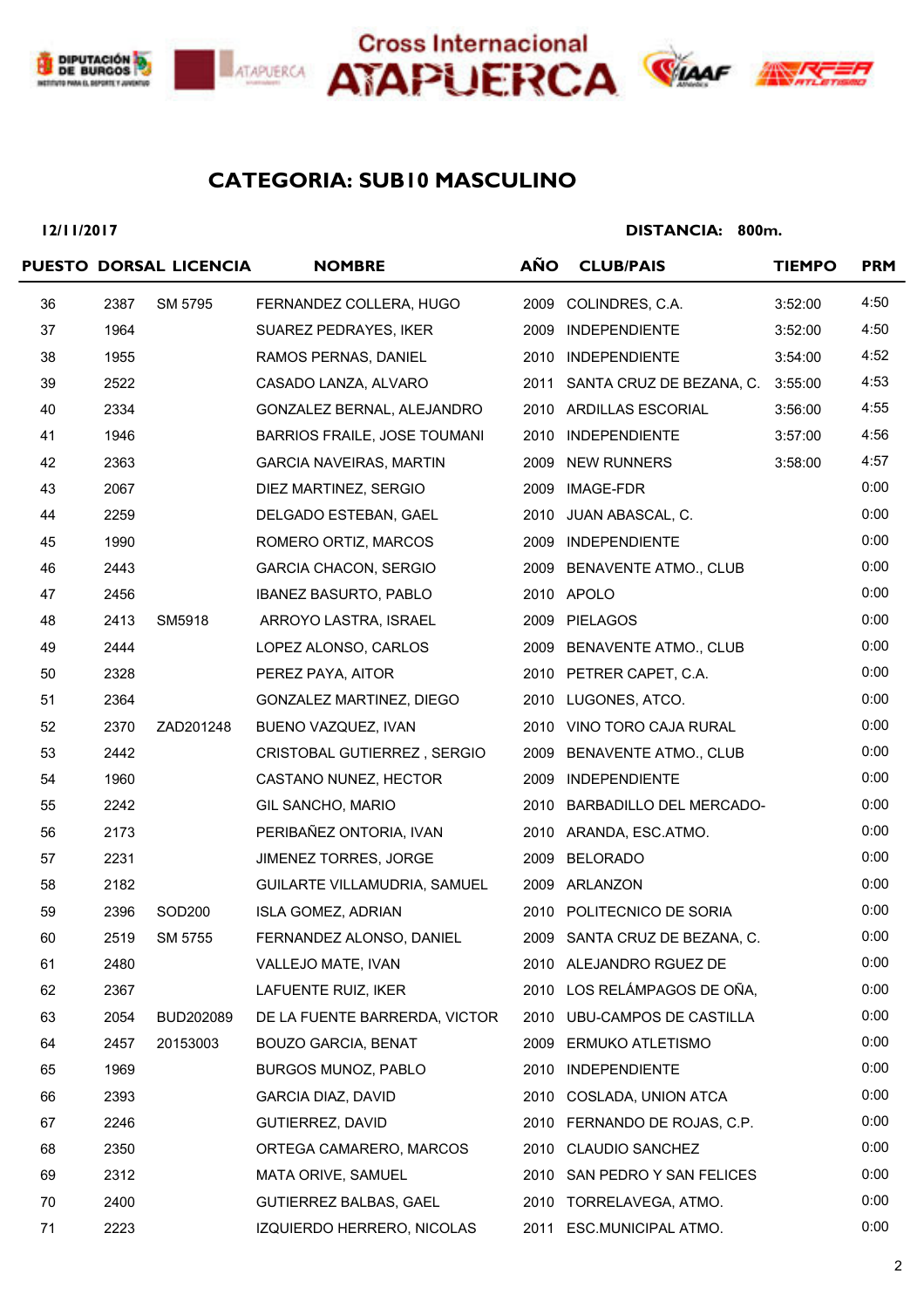





### **SUB10 MASCULINO CATEGORIA:**

**12/11/2017**

|     |      | PUESTO DORSAL LICENCIA | <b>NOMBRE</b>                 | <b>AÑO</b> | <b>CLUB/PAIS</b>               | <b>TIEMPO</b> | <b>PRM</b> |
|-----|------|------------------------|-------------------------------|------------|--------------------------------|---------------|------------|
| 72  | 2506 |                        | QUEVEDO VALDIVIESO, NUÑO      | 2009       | <b>MARISTAS LICEO CASTILLA</b> |               | 0:00       |
| 73  | 2109 |                        | GONZALEZ RUBIO, ANTON         |            | 2010 ANTONIO MACHADO, C.P.     |               | 0:00       |
| 74  | 2306 |                        | GOMEZ GARCIA, RODRIGO         |            | 2009 SAN PEDRO Y SAN FELICES   |               | 0:00       |
| 75  | 2049 |                        | FONTANEDA RUIZ, ALEJANDRO     |            | 2011 UBU-CAMPOS DE CASTILLA    |               | 0:00       |
| 76  | 2376 |                        | ARENAS SALAMANCA, JORGE       |            | 2010 CALCEATENSE, C. ATMO.     |               | 0:00       |
| 77  | 2492 |                        | ANTON ARRIBAS, HUGO           |            | 2010 SOLAR DEL CID, CEIP       |               | 0:00       |
| 78  | 2321 |                        | FERNANDEZ DE LUIS, SEBASTIAN  |            | 2010 SAN PEDRO Y SAN FELICES   |               | 0:00       |
| 79  | 2471 |                        | HERNANDO MADRID, IVAN         |            | 2009 SAGRADO CORAZON           |               | 0:00       |
| 80  | 2044 |                        | GONZALEZ BRAVO, IKER          |            | 2010 UBU-CAMPOS DE CASTILLA    |               | 0:00       |
| 81  | 2224 |                        | MANERO PAMPLIEGA, GONZALO     |            | 2010 ESC.MUNICIPAL ATMO.       |               | 0:00       |
| 82  | 2095 |                        | MARIN HERMOSILLA, JAVIER      |            | 2010 BRIVIESCA, C.ATMO.        |               | 0:00       |
| 83  | 2260 | BUD202266              | <b>CUERDO AGIRRE, AITOR</b>   |            | 2009 VALLE DE MENA, C A        |               | 0:00       |
| 84  | 2466 |                        | HERRERO MARCOS, RODRIGO       |            | 2010 SDO. CORAZON -            |               | 0:00       |
| 85  | 2351 |                        | VILLALAIN GONZALEZ, MATEO     |            | 2010 CLAUDIO SANCHEZ           |               | 0:00       |
| 87  | 2508 |                        | PUENTE SEBASTIAN, NICOLAS     | 2009       | MARISTAS LICEO CASTILLA        |               | 0:00       |
| 88  | 2309 |                        | JUEZ DEL OLMO, DIEGO          |            | 2009 SAN PEDRO Y SAN FELICES   |               | 0:00       |
| 89  | 2447 |                        | <b>GARCIA SANTIAGO, JAIME</b> |            | 2011 BENAVENTE ATMO., CLUB     |               | 0:00       |
| 90  | 2256 |                        | CALLEJA ESPINOSA, IZAN        |            | 2009 VIRGEN DE LA ROSA, C.     |               | 0:00       |
| 91  | 2418 |                        | RAMOS SANTOS, DARIO           |            | 2009 RIBERA DEL VENA, CP       |               | 0:00       |
| 92  | 2229 |                        | ZAMORANO ZARATE, ALVAR        |            | 2010 ESC.MUNICIPAL ATMO.       |               | 0:00       |
| 93  | 2012 |                        | HERNANDEZ ARANDA, ADRIAN      |            | 2012 INDEPENDIENTE             |               | 0:00       |
| 94  | 2523 |                        | MONTOYA GARCIA, MARCOS        |            | 2011 SANTA CRUZ DE BEZANA, C.  |               | 0:00       |
| 95  | 1972 |                        | MARIA RODRIGUEZ, DIEGO        |            | 2009 INDEPENDIENTE             |               | 0:00       |
| 96  | 2395 | SOD200                 | GIL SANCHEZ, JORGE            |            | 2011 POLITECNICO DE SORIA      |               | 0:00       |
| 97  | 1971 |                        | MARIA RODRIGUEZ, DAVID        | 2009       | INDEPENDIENTE                  |               | 0:00       |
| 98  | 2010 |                        | MATA SAIZ, DANIEL             |            | 2009 INDEPENDIENTE             |               | 0:00       |
| 99  | 2371 |                        | PALENCIA GOMEZ, JAIME         |            | 2010 ATLETARIA ISAAC VICIOSA   |               | 0:00       |
| 100 | 2427 |                        | PORTUGAL CAMARERO, GAEL       | 2011       | RIBERA DEL VENA, CP            |               | 0:00       |
| 101 | 1962 |                        | SERNA VALLES, ASIER           | 2009       | <b>INDEPENDIENTE</b>           |               | 0:00       |
| 102 | 2024 |                        | QUEVEDO ADRIAN, IVAN          |            | 2009 INDEPENDIENTE             |               | 0:00       |
| 103 | 2029 |                        | DIEZ GUTIERREZ, MARCO         |            | 2010 INDEPENDIENTE             |               | 0:00       |
| 104 | 2184 |                        | REQUEJO DE LA HORRA, GABRIEL  | 2010       | CARDENAL CISNEROS, CRA         |               | 0:00       |
| 105 | 2107 |                        | SAN JOSE BALLESTEROS, GAEL    |            | 2010 ANTONIO MACHADO, C.P.     |               | 0:00       |
| 106 | 2300 |                        | MARTINEZ MARTINEZ, MARIO      | 2009       | <b>VENERABLES, CEIP</b>        |               | 0:00       |
| 107 | 2494 |                        | DIEZ ANDRES, SAMUEL           |            | 2010 SOLAR DEL CID, CEIP       |               | 0:00       |
| 108 | 2369 |                        | LINAJE PEREDA, ALVARO         |            | 2010 LOS RELÁMPAGOS DE OÑA,    |               | 0:00       |
|     |      |                        |                               |            |                                |               |            |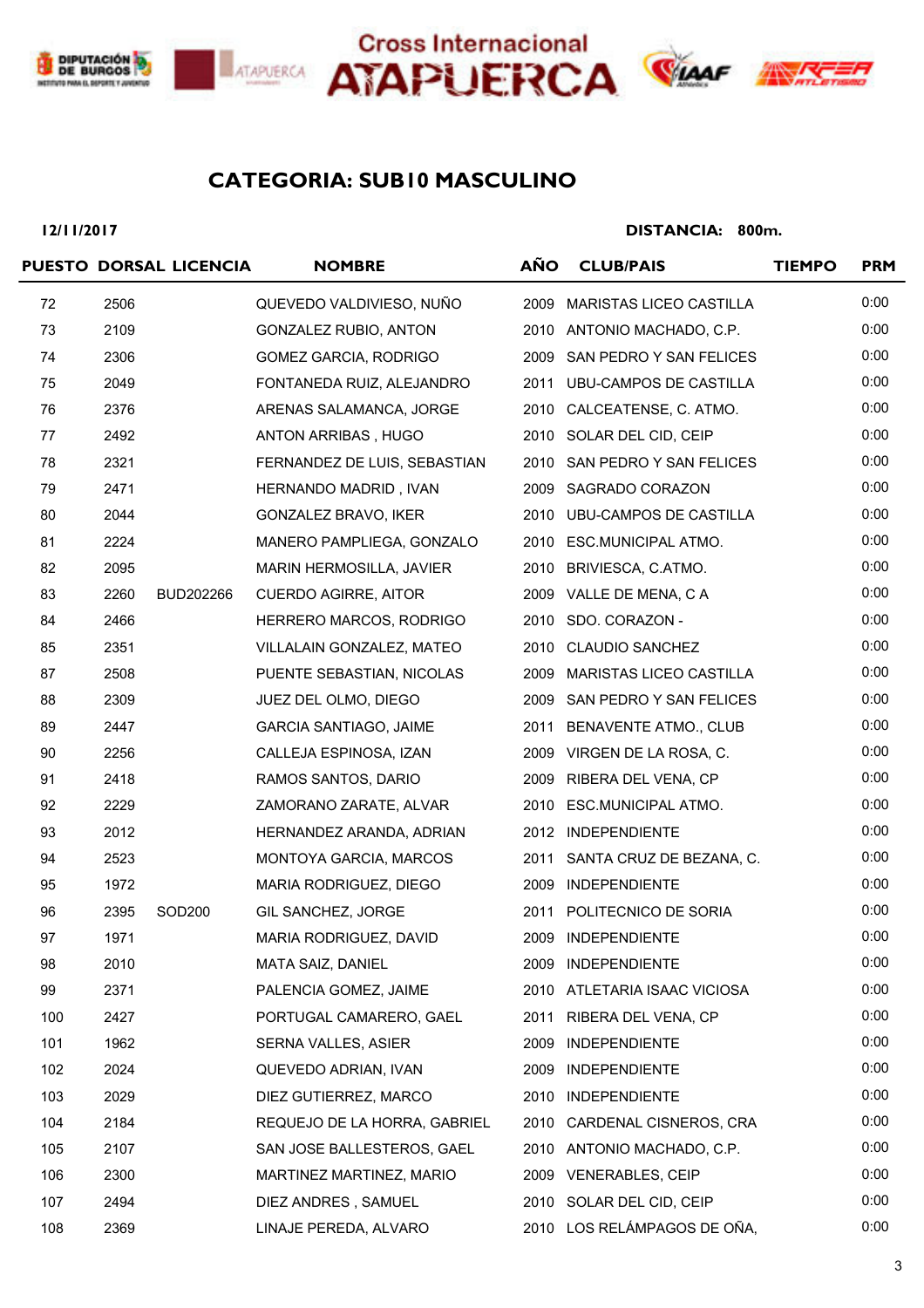





### **SUB10 MASCULINO CATEGORIA:**

**12/11/2017**

|     |      | PUESTO DORSAL LICENCIA | <b>NOMBRE</b>                                       | <b>AÑO</b> | <b>CLUB/PAIS</b>             | <b>TIEMPO</b> | <b>PRM</b> |
|-----|------|------------------------|-----------------------------------------------------|------------|------------------------------|---------------|------------|
| 109 | 2045 | BUD202121              | HERAS SASTRE, DANIEL                                |            | 2009 UBU-CAMPOS DE CASTILLA  |               | 0:00       |
| 110 | 2033 |                        | <b>GONZALEZ GARCIA, ERIK</b>                        |            | 2010 INDEPENDIENTE           |               | 0:00       |
| 111 | 2125 |                        | MORADILLO SASTRE, OLIVER                            |            | 2011 ANTONIO MACHADO, C.P.   |               | 0:00       |
| 112 | 2170 |                        | LOZANO MERINO, DIEGO                                |            | 2009 JUAN DE VALLEJO, C.P.   |               | 0:00       |
| 113 | 2365 |                        | FERNANDEZ SANCHEZ, JON                              |            | 2011 LUGONES, ATCO.          |               | 0:00       |
| 114 | 2398 |                        | PRIETO AVI, YERAY                                   |            | 2009 C.D. 303 (LA BAÑEZA)    |               | 0:00       |
| 115 | 2439 |                        | RODRIGUEZ FERNANDEZ, RAUL                           |            | 2009 RIBERA DEL VENA, CP     |               | 0:00       |
| 116 | 2011 |                        | TARDAJOS RINCON, RAFAEL                             |            | 2010 INDEPENDIENTE           |               | 0:00       |
| 117 | 2379 |                        | FERNANDEZ DE LA FUENTE, MARTIN 2010 REINOSA RUNNING |            |                              |               | 0:00       |
| 118 | 2513 |                        | DE FRUTOS QUINTANA, DAVID                           |            | 2010 LOS SANTOS DE LA HUMOSA |               | 0:00       |
| 119 | 2380 |                        | <b>GONZALEZ MARTIN, MARTIN</b>                      |            | 2011 REINOSA RUNNING         |               | 0:00       |
| 120 | 2484 |                        | ACOSTA LUCIANO, BRIAN                               |            | 2010 ALEJANDRO RGUEZ DE      |               | 0:00       |
| 121 | 2163 |                        | AROZAMENA MARTIN, RUBEN                             |            | 2010 AMA, C.D.               |               | 0:00       |
| 122 | 1948 |                        | ETXEBERRIA LARRANAGA, JON                           |            | 2010 INDEPENDIENTE           |               | 0:00       |
| 123 | 2233 |                        | OSUNA ALONSO, MIKEL                                 |            | 2010 SAN ISIDRO DE MEDINA,   |               | 0:00       |
| 124 | 2530 |                        | HERNANDO MARTIN, SANTOS                             |            | 2009 TORRE CROSS             |               | 0:00       |
| 125 | 2064 |                        | MONTERRUBIO GARCIA, MARIO                           |            | 2011 IMAGE-FDR               |               | 0:00       |
| 126 | 2531 |                        | HERNANDO MARTIN, ALEJANDRO                          |            | 2010 TORRE CROSS             |               | 0:00       |
| 127 | 2302 |                        | ALCALDE ESGUECILLAS, SAUL                           |            | 2009 SAN PEDRO Y SAN FELICES |               | 0:00       |
| 128 | 2320 |                        | ALONSO BURGOS, JULIO                                |            | 2010 SAN PEDRO Y SAN FELICES |               | 0:00       |
| 129 | 2051 |                        | PEREZ FERNANDEZ, ALEJANDRO                          |            | 2010 UBU-CAMPOS DE CASTILLA  |               | 0:00       |
| 130 | 2056 |                        | MARTINEZ HERNANDO, MATEO                            |            | 2010 UBU-CAMPOS DE CASTILLA  |               | 0:00       |
| 131 | 2249 |                        | MARANON IBANEZ, ALVAR                               |            | 2011 VIRGEN DE LA ROSA, C.   |               | 0:00       |
| 132 | 2086 |                        | <b>GONZALEZ MARTINEZ, VICTOR</b>                    |            | 2010 PRINCESA DE ESPAÑA, C.  |               | 0:00       |
| 133 | 2261 | BUD201540              | MOURO ALVAREZ, JON                                  |            | 2010 VALLE DE MENA, C A      |               | 0:00       |
| 134 | 2421 |                        | VILLAFRANCA MARTINEZ, VICTOR                        |            | 2010 RIBERA DEL VENA, CP     |               | 0:00       |
| 135 | 2252 |                        | <b>GARCIA GOMEZ, MATEO</b>                          |            | 2009 VIRGEN DE LA ROSA, C.   |               | 0:00       |
| 136 | 2327 |                        | VALDES MONEO, MATEO                                 |            | 2010 ARANDA CONDADO DE       |               | 0:00       |
| 137 | 2178 |                        | <b>ESTEVEZ SESEN, ASIER</b>                         | 2010       | AÑARES RIOJA                 |               | 0:00       |
| 138 | 2511 |                        | RENES SIERRA, PABLO                                 | 2009       | MARISTAS LICEO CASTILLA      |               | 0:00       |
| 139 | 2213 |                        | CRIADO BRIONES, NUÑO                                |            | 2009 ESC.MUNICIPAL ATMO.     |               | 0:00       |
| 140 | 2481 |                        | CASTRO MARIN, JHON JAIRO                            |            | 2010 ALEJANDRO RGUEZ DE      |               | 0:00       |
| 141 | 2297 |                        | HERNANDEZ VELASCO, ALEX                             |            | 2009 VENERABLES, CEIP        |               | 0:00       |
| 142 | 1965 |                        | SUAREZ PEDRAYES, MARCO                              |            | 2011 INDEPENDIENTE           |               | 0:00       |
| 143 | 2375 |                        | ACENA RUIZ-OLALLA, YAGO                             |            | 2011 CALCEATENSE, C. ATMO.   |               | 0:00       |
| 144 | 2161 |                        | CALLEJA ALCALDE, ROMAN                              |            | 2010 AMA, C.D.               |               | 0:00       |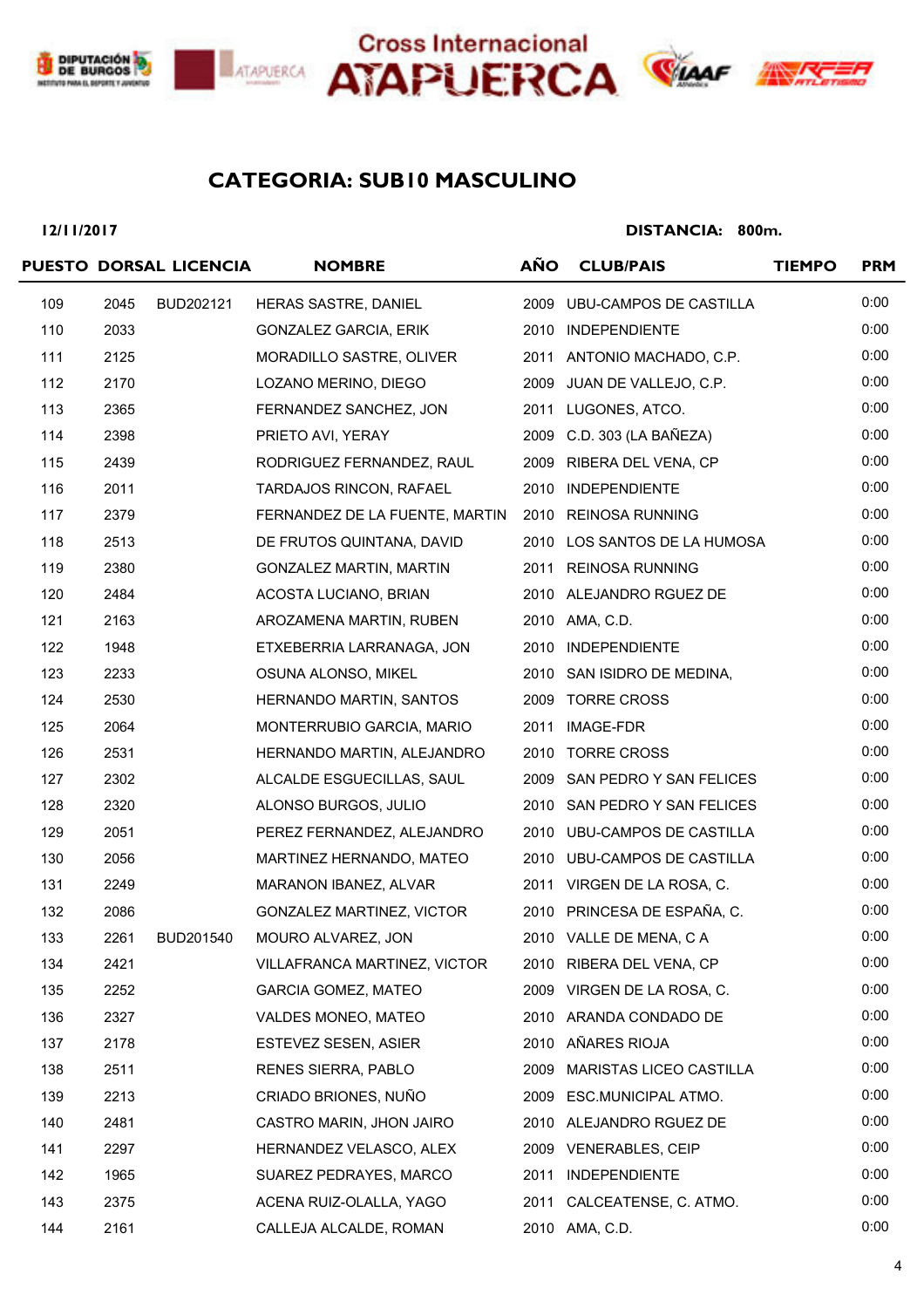





### **SUB10 MASCULINO CATEGORIA:**

**12/11/2017**

|     |      | PUESTO DORSAL LICENCIA | <b>NOMBRE</b>                   | <b>AÑO</b> | <b>CLUB/PAIS</b>              | <b>TIEMPO</b> | <b>PRM</b> |
|-----|------|------------------------|---------------------------------|------------|-------------------------------|---------------|------------|
| 145 | 2438 |                        | MARTIN SAEZ, HECTOR             | 2009       | RIBERA DEL VENA, CP           |               | 0:00       |
| 146 | 2298 |                        | LANDEROS ALCALDE, MARCO         |            | 2009 VENERABLES, CEIP         |               | 0:00       |
| 147 | 2188 |                        | ALONSO CARRANZA, SAUL           |            | 2010 SATURNINO CALLEJA        |               | 0:00       |
| 148 | 2186 |                        | <b>GARCIA MARTIN, JAVIER</b>    | 2010       | CARDENAL CISNEROS, CRA        |               | 0:00       |
| 149 | 2106 |                        | FOUZ ALVAREZ, PABLO             |            | 2009 ANTONIO MACHADO, C.P.    |               | 0:00       |
| 150 | 2216 |                        | FONTANEDA SAIZ, MARCOS          | 2009       | ESC.MUNICIPAL ATMO.           |               | 0:00       |
| 151 | 2066 |                        | ALONSO MARTIN, FERNANDO         |            | 2011 IMAGE-FDR                |               | 0:00       |
| 152 | 2192 |                        | VILLALAIN RIOCEREZO, SAUL       |            | 2009 SATURNINO CALLEJA        |               | 0:00       |
| 153 | 2331 |                        | ORDOÑEZ PANIEGO, RUBEN          |            | 2010 SANTA MARIA LA NUEVA, C. |               | 0:00       |
| 154 | 2329 |                        | GONZALEZ MARTINEZ, LEO          |            | 2011 AVILES ATLETISMO, CD     |               | 0:00       |
| 155 | 2425 |                        | PIZARRO CACERES, DIEGO          |            | 2011 RIBERA DEL VENA, CP      |               | 0:00       |
| 156 | 2286 |                        | AMOR BOMBIN, SAMUEL             |            | 2011 VENERABLES, CEIP         |               | 0:00       |
| 157 | 2048 |                        | BUENO NOGUERA, JUAN             |            | 2010 UBU-CAMPOS DE CASTILLA   |               | 0:00       |
| 158 | 2254 |                        | GONZALEZ EL BADADI, NIZAM       |            | 2009 VIRGEN DE LA ROSA, C.    |               | 0:00       |
| 159 | 2235 |                        | ALUTIZ SEIJAS, JOSE IGNACIO     |            | 2010 SAN ISIDRO DE MEDINA,    |               | 0:00       |
| 160 | 2521 |                        | DIAZ ALVAREZ, DANIEL            |            | 2011 SANTA CRUZ DE BEZANA, C. |               | 0:00       |
| 161 | 2104 |                        | SOTO SANTA CRUZ, RODRIGO        |            | 2009 ANTONIO MACHADO, C.P.    |               | 0:00       |
| 162 | 2486 |                        | ALZAGA CARRILLO, PABLO          |            | 2009 ALEJANDRO RGUEZ DE       |               | 0:00       |
| 163 | 2487 |                        | EXTRAMIANA GONZALEZ, IVAN       |            | 2009 ALEJANDRO RGUEZ DE       |               | 0:00       |
| 164 | 2262 | <b>BUD202</b>          | NOVALES PEREZ, ISKANDER         |            | 2011 VALLE DE MENA, C A       |               | 0:00       |
| 165 | 2263 | <b>BUD202</b>          | PEREDA DE LOZAR CANIVE, HUGO    |            | 2011 VALLE DE MENA, C A       |               | 0:00       |
| 166 | 2021 |                        | <b>BLANCO DIEZ, NICOLAS</b>     | 2010       | <b>INDEPENDIENTE</b>          |               | 0:00       |
| 167 | 1952 |                        | ALONSO BAYON, DIEGO             |            | 2010 INDEPENDIENTE            |               | 0:00       |
| 168 | 2187 |                        | JIMENEZ IBAÑEZ, MARIO           |            | 2009 Mª TERESA LEON (IBEAS DE |               | 0:00       |
| 169 | 2250 |                        | GOYARZU MARTIN, MIKEL           |            | 2010 VIRGEN DE LA ROSA, C.    |               | 0:00       |
| 170 | 2527 |                        | GOMEZ DE ANDRES, MARTIN         |            | 2010 PALAZUELOS               |               | 0:00       |
| 171 | 1976 |                        | <b>GARCIA SANTAMARIA, LUCAS</b> |            | 2010 INDEPENDIENTE            |               | 0:00       |
| 172 | 2372 | LR4988                 | VILLAR GARCIA, SAMUEL           | 2010       | CALCEATENSE, C. ATMO.         |               | 0:00       |
| 173 | 2411 |                        | BARCENA HERNANDEZ, FERNANDO     | 2011       | <b>PIELAGOS</b>               |               | 0:00       |
| 174 | 1981 |                        | PENA SANCHEZ, DAVID             | 2010       | <b>INDEPENDIENTE</b>          |               | 0:00       |
| 175 | 1973 |                        | ALVAREZ PEREZ, DIEGO            | 2011       | <b>INDEPENDIENTE</b>          |               | 0:00       |
| 176 | 2287 |                        | AYUSO VELEZ, DAVID              |            | 2011 VENERABLES, CEIP         |               | 0:00       |
| 177 | 2185 |                        | RUIZ GONZALEZ, ALVARO           | 2010       | CARDENAL CISNEROS, CRA        |               | 0:00       |
| 178 | 2198 |                        | RUIZ CASAS, HUGO                | 2009       | CONCEPCIONISTAS, C.           |               | 0:00       |
| 179 | 2307 |                        | GONZALEZ LEON, JAVIER           |            | 2010 SAN PEDRO Y SAN FELICES  |               | 0:00       |
| 180 | 2172 |                        | HERRERO MARTIN, ALONSO          |            | 2010 ARANDA, ESC.ATMO.        |               | 0:00       |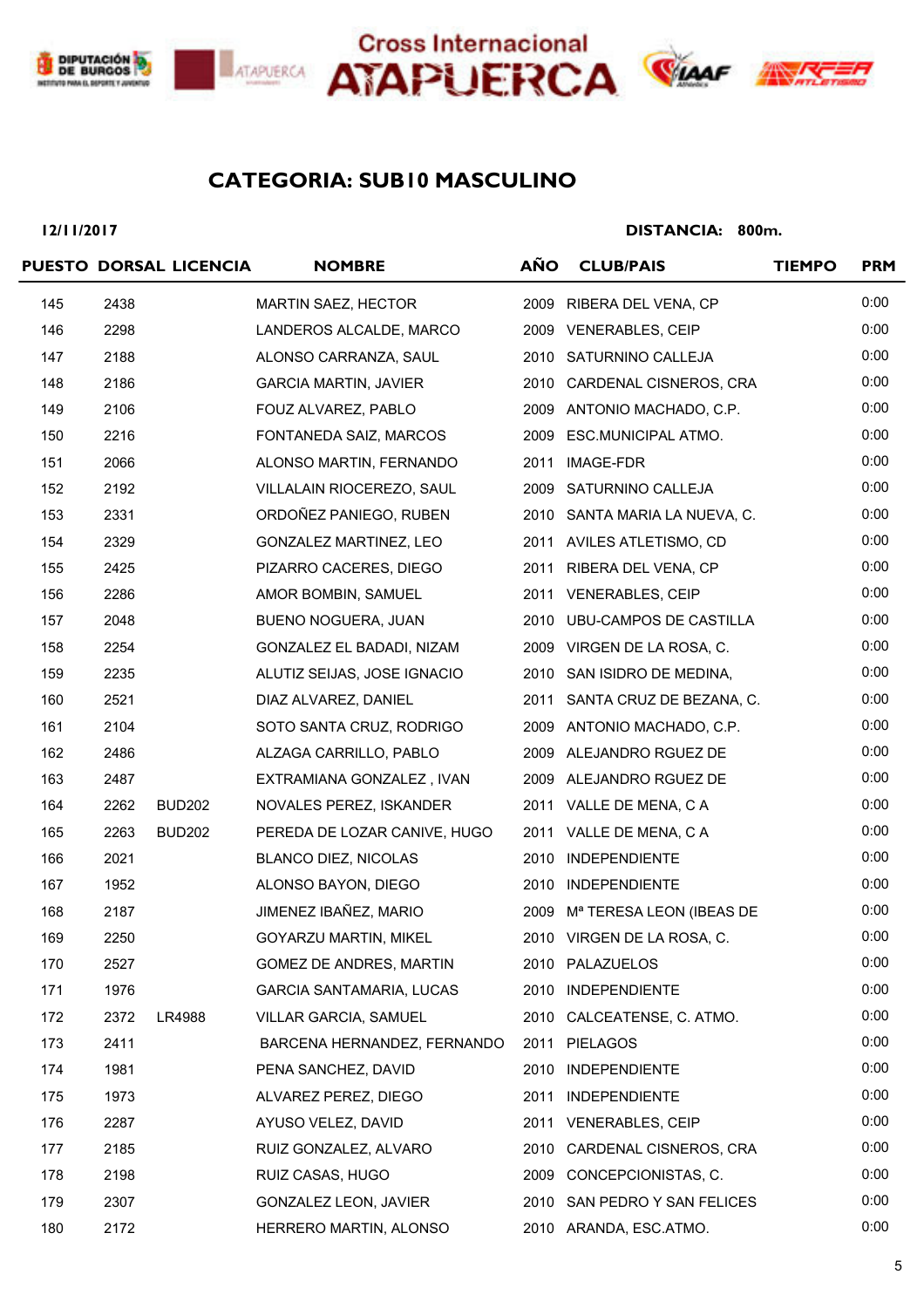







### **SUB10 MASCULINO CATEGORIA:**

**12/11/2017**

|     | PUESTO DORSAL LICENCIA | <b>NOMBRE</b>                | <b>AÑO</b> | <b>CLUB/PAIS</b>             | <b>TIEMPO</b> | <b>PRM</b> |
|-----|------------------------|------------------------------|------------|------------------------------|---------------|------------|
| 181 | 1958                   | PARIENTE CARCEDO, OLIVER     |            | 2010 INDEPENDIENTE           |               | 0:00       |
| 182 | 2023                   | GARCIA SANTAMARIA, SAMUEL    |            | 2012 INDEPENDIENTE           |               | 0:00       |
| 183 | 2526                   | VICARIO CASAL, DIEGO         |            | 2009 MODUBEOS                |               | 0:00       |
| 184 | 1959                   | MARTINEZ CASTANEDA, CARLOS   |            | 2010 INDEPENDIENTE           |               | 0:00       |
| 185 | 2343                   | GIL NICUESTA, MARTIN         |            | 2011 CLAUDIO SANCHEZ         |               | 0:00       |
| 186 | 2205                   | INES VIEJO, SERGIO           |            | 2011 CONCEPCIONISTAS, C.     |               | 0:00       |
| 187 | 2208                   | NUÑO ARANZANA, ALEJANDRO     |            | 2011 CONCEPCIONISTAS, C.     |               | 0:00       |
| 188 | 2305                   | GARCIA ROJO, MARCO           |            | 2011 SAN PEDRO Y SAN FELICES |               | 0:00       |
| 189 | 1989                   | HERRERO GEORGIEVA, VICTOR    |            | 2011 INDEPENDIENTE           |               | 0:00       |
| 190 | 2253                   | DUFAU MINGUEZ, DIEGO         |            | 2009 VIRGEN DE LA ROSA, C.   |               | 0:00       |
| 191 | 2099                   | ESCUDERO DUARTE, ADRIAN      |            | 2009 ANTONIO MACHADO, C.P.   |               | 0:00       |
| 192 | 2180                   | DE HARO CARRANZA, ADRIAN     |            | 2011 AÑARES RIOJA            |               | 0:00       |
| 193 | 2071                   | ARTOLA MIGUEL, FERNANDO      |            | 2011 IMAGE-FDR               |               | 0:00       |
| 194 | 2378                   | ZARZUELA GIMENEZ, JAIME      |            | 2011 MAYTE MARTINEZ, C.D.    |               | 0:00       |
| 195 | 2018                   | PEREZ MARTIN, IZAN           |            | 2011 INDEPENDIENTE           |               | 0:00       |
| 196 | 2460                   | TORRES HERNANDO, SAUL        |            | 2009 SDO. CORAZON -          |               | 0:00       |
| 197 | 2507                   | QUEVEDO VALDIVIESO, LOPE     |            | 2012 MARISTAS LICEO CASTILLA |               | 0:00       |
| 198 | 2454                   | ORCAJO MUNGUIA, ANGEL        |            | 2011 PETRA LAFONT, C.        |               | 0:00       |
| 199 | 2497                   | MARTIN DIAZ, DAVID           |            | 2010 SOLAR DEL CID, CEIP     |               | 0:00       |
| 200 | 2422                   | FERNANDEZ MORENO, MARIO      |            | 2010 RIBERA DEL VENA, CP     |               | 0:00       |
| 201 | 2424                   | FERNANDEZ ALONSO, PABLO      |            | 2010 RIBERA DEL VENA, CP     |               | 0:00       |
| 202 | 2441                   | ESTEBAN PEREZ, TOMAS         |            | 2012 BODEGAS VALDERIZ        |               | 0:00       |
| 203 | 2420                   | LOPEZ UBIERNA, ERIK          |            | 2010 RIBERA DEL VENA, CP     |               | 0:00       |
| 204 | 2220                   | HURTADO CABALLERO, RAUL      |            | 2009 ESC.MUNICIPAL ATMO.     |               | 0:00       |
| 205 | 2476                   | RODRIGUEZ DIAZ, ADRIAN       |            | 2011 ALEJANDRO RGUEZ DE      |               | 0:00       |
| 206 | 2022                   | URETA GONZALEZ, IGOR         | 2011       | <b>INDEPENDIENTE</b>         |               | 0:00       |
| 207 | 2070                   | SOLANO ORTEGA, JAVIER        | 2010       | IMAGE-FDR                    |               | 0:00       |
| 208 | 2165                   | ROYO ALONSO, SERGIO          |            | 2011 AMA, C.D.               |               | 0:00       |
| 209 | 2428                   | SANCHEZ FERNANDEZ, GUILLERMO |            | 2010 RIBERA DEL VENA, CP     |               | 0:00       |
| 210 | 2092                   | UGARTE ALMONTE, KENAY        |            | 2010 PRINCESA DE ESPAÑA, C.  |               | 0:00       |
| 211 | 2485                   | DIEZ TOME, JOSE JAVIER       |            | 2009 ALEJANDRO RGUEZ DE      |               | 0:00       |
| 212 | 2299                   | LOPEZ CANO, ALAVARO          |            | 2009 VENERABLES, CEIP        |               | 0:00       |
| 213 | 2006                   | DE LA CERDA GUILLEN, ALVAR   | 2011       | <b>INDEPENDIENTE</b>         |               | 0:00       |
| 214 | 2381                   | GONZALEZ ENRIQUE, MUNOZ      | 2011       | SEGOVIA, SPORTING            |               | 0:00       |
| 215 | 2436                   | VALLE DE LA FUENTE, JESUS    |            | 2009 RIBERA DEL VENA, CP     |               | 0:00       |
| 216 | 2448                   | NISTAL TURIEL, ANGEL         |            | 2012 BENAVENTE ATMO., CLUB   |               | 0:00       |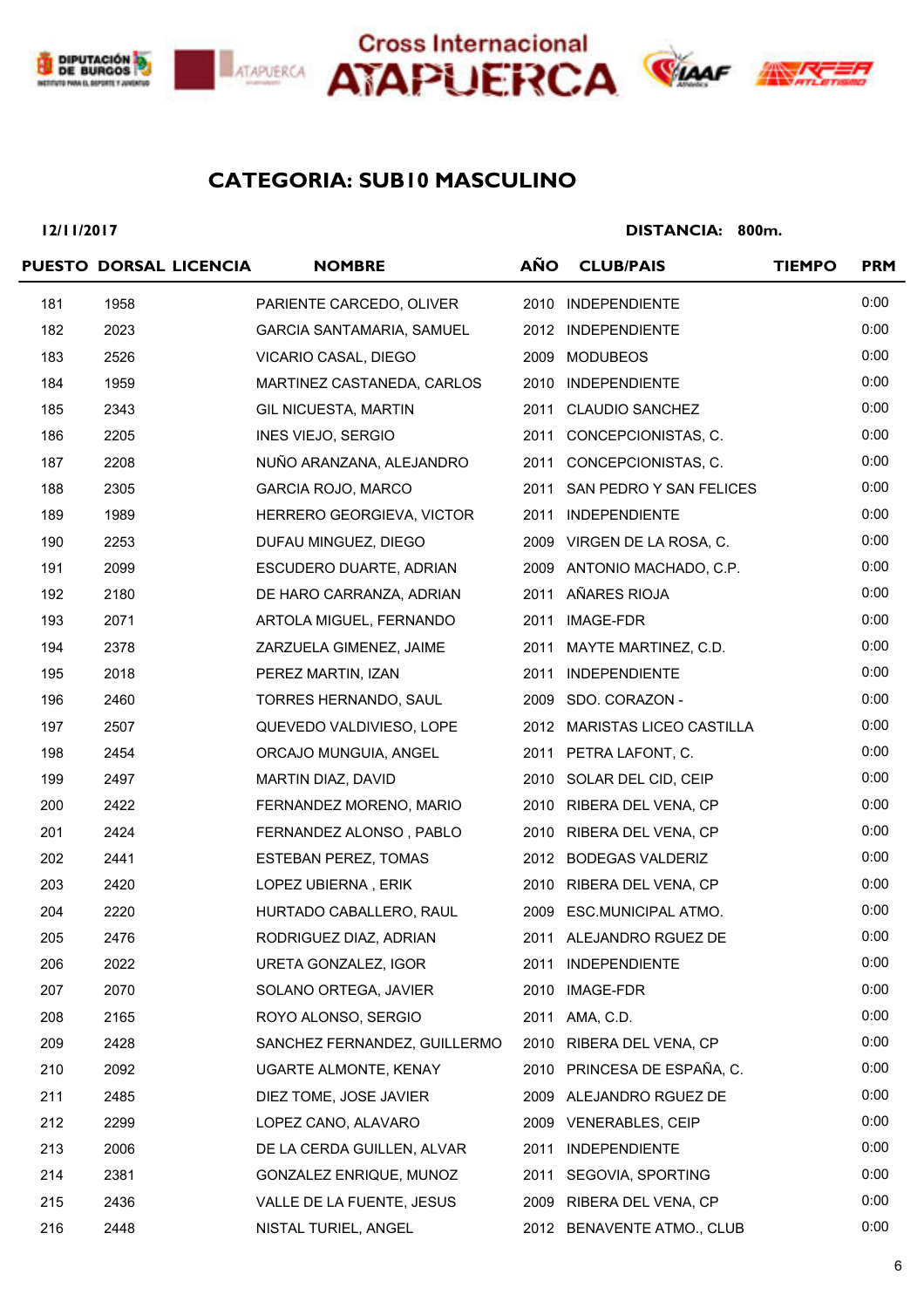





### **SUB10 MASCULINO CATEGORIA:**

**12/11/2017**

|     |      | PUESTO DORSAL LICENCIA | <b>NOMBRE</b>                    | <b>AÑO</b> | <b>CLUB/PAIS</b>              | <b>TIEMPO</b> | <b>PRM</b> |
|-----|------|------------------------|----------------------------------|------------|-------------------------------|---------------|------------|
| 217 | 2111 |                        | AOSTRI MARIN, JAVIER             |            | 2010 ANTONIO MACHADO, C.P.    |               | 0:00       |
| 218 | 2432 |                        | CALVO GARMENDIA, MARTIN          |            | 2011 RIBERA DEL VENA, CP      |               | 0:00       |
| 219 | 1985 |                        | PEREZ BOUZON, LUCAS              |            | 2010 INDEPENDIENTE            |               | 0:00       |
| 220 | 2202 |                        | FERNANDEZ SARMIENTO, ALVAR       |            | 2010 CONCEPCIONISTAS, C.      |               | 0:00       |
| 221 | 2069 |                        | <b>BLANCO MIGUEL, NICOLAS</b>    |            | 2011 IMAGE-FDR                |               | 0:00       |
| 222 | 1974 |                        | ALVAREZ PEREZ, DANIEL            |            | 2011 INDEPENDIENTE            |               | 0:00       |
| 223 | 2345 |                        | <b>IVANOV, ANDY DENIS</b>        |            | 2011 CLAUDIO SANCHEZ          |               | 0:00       |
| 224 | 1966 |                        | ALONSO MEDRANO, MARTIN           |            | 2009 INDEPENDIENTE            |               | 0:00       |
| 225 | 2509 |                        | PUENTE SEBASTIAN, NUÑO           |            | 2012 MARISTAS LICEO CASTILLA  |               | 0:00       |
| 226 | 2193 |                        | VILLALAIN RIOCEREZO, ALONSO      |            | 2011 SATURNINO CALLEJA        |               | 0:00       |
| 227 | 2007 |                        | DIEGO PESQUERA, MARIO            |            | 2011 INDEPENDIENTE            |               | 0:00       |
| 228 | 2096 |                        | CONTRERAS GONZALEZ, DAVID        |            | 2011 BRIVIESCA, C.ATMO.       |               | 0:00       |
| 230 | 2446 |                        | MEZQUITA FERRERAS, AITOR         |            | 2009 BENAVENTE ATMO., CLUB    |               | 0:00       |
| 231 | 2470 |                        | LARA GARCIA, MARCO               |            | 2010 SAGRADO CORAZON          |               | 0:00       |
| 232 | 2061 |                        | <b>VELASCO INFANTE, CRISTIAN</b> |            | 2009 IMAGE-FDR                |               | 0:00       |
| 233 | 2226 |                        | MARTIN MORENO, PABLO             |            | 2010 ESC.MUNICIPAL ATMO.      |               | 0:00       |
| 234 | 2204 |                        | GONZALEZ DIEZ, MATEO             |            | 2011 CONCEPCIONISTAS, C.      |               | 0:00       |
| 235 | 2430 |                        | SANTA MARIA ESCRIBANO, EFREN     |            | 2011 RIBERA DEL VENA, CP      |               | 0:00       |
| 236 | 2373 | LR-4909                | <b>GIL GARCIA, MIKEL</b>         |            | 2011 CALCEATENSE, C. ATMO.    |               | 0:00       |
| 237 | 2127 |                        | CASTELLANOS BARRAJON, HUGO       |            | 2011 ANTONIO MACHADO, C.P.    |               | 0:00       |
| 238 | 2075 |                        | CANTERO FERNANDEZ, ROBERTO       |            | 2010 VIRGEN DE ESCUDEROS, C.  |               | 0:00       |
| 239 | 2482 |                        | MENA NUÑEZ, DYLAN                |            | 2010 ALEJANDRO RGUEZ DE       |               | 0:00       |
| 240 | 2504 |                        | MAS PRIETO, DIDAC                | 2012 JAS   |                               |               | 0:00       |
| 241 | 2008 |                        | LOPE VILLEGAS, MAURO             |            | 2010 INDEPENDIENTE            |               | 0:00       |
| 242 | 1987 |                        | GONZALEZ ABAD, DAVID             |            | 2010 INDEPENDIENTE            |               | 0:00       |
| 243 | 2060 |                        | MARTIN JUEZ, MIGUEL              |            | 2012 IMAGE-FDR                |               | 0:00       |
| 244 | 2047 | BUD202192              | MENA ÑUNEZ, DYLAN                | 2010       | <b>UBU-CAMPOS DE CASTILLA</b> |               | 0:00       |
| 245 | 2169 |                        | RODRIGUEZ HURTADO, PABLO         |            | 2010 CLAUDIA CIANCAS, C.P.    |               | 0:00       |
| 246 | 2279 |                        | DIEZ GARCIA, OLIVER              |            | 2012 VENERABLES, CEIP         |               | 0:00       |
| 247 | 2200 |                        | MARTINEZ VIVAR, GUILLERMO        | 2010       | CONCEPCIONISTAS, C.           |               | 0:00       |
| 248 | 2353 |                        | SILIO ALIJO, ADRIAN              | 2010       | <b>CLAUDIO SANCHEZ</b>        |               | 0:00       |
| 249 | 1967 |                        | ALONSO MEDRANO, ALVARO           | 2010       | INDEPENDIENTE                 |               | 0:00       |
| 250 | 2498 |                        | <b>MARTIN GUARIN, DANIEL</b>     |            | 2010 SOLAR DEL CID, CEIP      |               | 0:00       |
| 251 | 2221 |                        | <b>IGLESIAS ARNAIZ, ALVAR</b>    |            | 2010 ESC.MUNICIPAL ATMO.      |               | 0:00       |
| 252 | 2479 |                        | EXTRAMIANA GONZALEZ, OSCAR       |            | 2011 ALEJANDRO RGUEZ DE       |               | 0:00       |
| 253 | 2514 |                        | PARRA CALLEJAS, RODRIGO          |            | 2012 VELSALAMANCA             |               | 0:00       |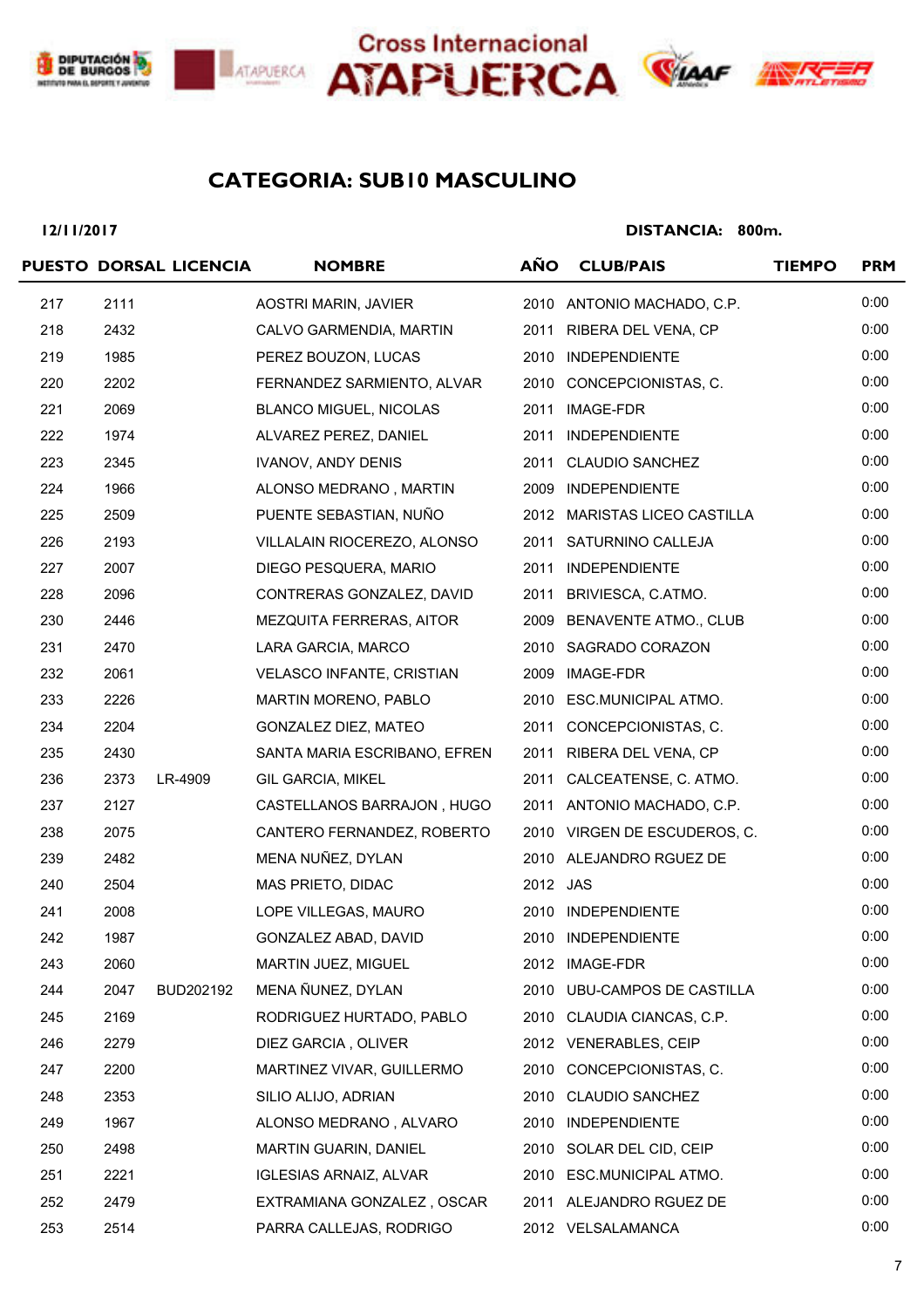





### **SUB10 MASCULINO CATEGORIA:**

**12/11/2017**

|     |      | PUESTO DORSAL LICENCIA | <b>NOMBRE</b>               | <b>AÑO</b>     | <b>CLUB/PAIS</b>              | <b>TIEMPO</b> | <b>PRM</b> |
|-----|------|------------------------|-----------------------------|----------------|-------------------------------|---------------|------------|
| 254 | 2126 |                        | ALVEAR PEREZ, SAUL          |                | 2011 ANTONIO MACHADO, C.P.    |               | 0:00       |
| 255 | 1980 |                        | MARQUEZ SAGREDO, VICTOR     | $\overline{?}$ | <b>INDEPENDIENTE</b>          |               | 0:00       |
| 256 | 2458 |                        | SANTAMERA AGUILLO, MARKEL   |                | 2010 GETXO ATLETISMO          |               | 0:00       |
| 257 | 2065 |                        | GARCIA GONZALEZ, MATEO      |                | 2012 IMAGE-FDR                |               | 0:00       |
| 258 | 2435 |                        | CAMPOMAR GARCIA, DAVID      |                | 2011 RIBERA DEL VENA, CP      |               | 0:00       |
| 259 | 2377 |                        | ALEGRE GAMA, MARCO          |                | 2011 MIERCOLES A CORRER       |               | 0:00       |
| 260 | 2081 |                        | COBAS CURIEL, UNAI          |                | 2012 MARTA DOMINGUEZ, C.A.    |               | 0:00       |
| 261 | 2189 |                        | ALONSO CARRANZA, GABRIEL    |                | 2012 SATURNINO CALLEJA        |               | 0:00       |
| 262 | 2463 |                        | MARTINEZ NAVAZO, ABEL       |                | 2009 SDO. CORAZON -           |               | 0:00       |
| 263 | 2222 |                        | IGLESIAS ARNAIZ, NUÑO       |                | 2012 ESC.MUNICIPAL ATMO.      |               | 0:00       |
| 264 | 1963 |                        | MARTIN AMO, PELAYO          |                | 2010 INDEPENDIENTE            |               | 0:00       |
| 265 | 2344 |                        | SALVADOR GARCIA, OSCAR      |                | 2011 CLAUDIO SANCHEZ          |               | 0:00       |
| 266 | 2052 | BU202238               | FOUZ ALVAREZ, ALVARO        |                | 2011 UBU-CAMPOS DE CASTILLA   |               | 0:00       |
| 267 | 2201 |                        | GARCIA DEL MORAL, MARCO     |                | 2010 CONCEPCIONISTAS, C.      |               | 0:00       |
| 268 | 2116 |                        | CASCAJARES GIL, DIEGO       |                | 2010 ANTONIO MACHADO, C.P.    |               | 0:00       |
| 269 | 2118 |                        | MARTINEZ SIMON, GONZALO     |                | 2010 ANTONIO MACHADO, C.P.    |               | 0:00       |
| 270 | 2510 |                        | BELLO SANCHEZ, CARLOS       |                | 2009 MARISTAS LICEO CASTILLA  |               | 0:00       |
| 271 | 1806 | pepreb.                | LOPEZ RUIZ, YAEL            |                | 2011 CAMARGO RIA DEL CARMEN   |               | 0:00       |
| 272 | 2005 |                        | TUBILLEJA ESPINOSA, DANIEL  |                | 2011 INDEPENDIENTE            |               | 0:00       |
| 273 | 2293 |                        | SANTAMARIA AUSIN, ALEJANDRO |                | 2010 VENERABLES, CEIP         |               | 0:00       |
| 274 | 1978 |                        | FERNANDEZ DE BENITO, MARCOS |                | 2012 INDEPENDIENTE            |               | 0:00       |
| 275 | 2515 |                        | CEBALLOS CAMANES, MARTI     |                | 2011 SANT JOSEP OBRER, ATMO.  |               | 0:00       |
| 276 | 1983 |                        | LOPEZ SANCHEZ, DIEGO        |                | 2010 INDEPENDIENTE            |               | 0:00       |
| 277 | 2079 |                        | DEL RIO GONZALEZ, YERAI     |                | 2010 VIRGEN DE ESCUDEROS, C.  |               | 0:00       |
| 278 | 2285 |                        | ALONSO DE LA FUENTE, MATEO  |                | 2011 VENERABLES, CEIP         |               | 0:00       |
| 279 | 2179 |                        | DIALLO DIALLO, IDRISSA      |                | 2012 AÑARES RIOJA             |               | 0:00       |
| 280 | 2348 |                        | REMIRO BALBAS, DANNY        | 2011           | <b>CLAUDIO SANCHEZ</b>        |               | 0:00       |
| 281 | 2264 |                        | ALVAREZ MARTINEZ, MARCO     |                | 2010 PADRE MANJON, CEIP       |               | 0:00       |
| 282 | 2311 |                        | MARTIN MIGUEL, ROBERTO      | 2009           | SAN PEDRO Y SAN FELICES       |               | 0:00       |
| 283 | 2000 |                        | LOPEZ GOMEZ, GERMAN         |                | 2012 INDEPENDIENTE            |               | 0:00       |
| 284 | 1994 |                        | PENA GARCIA, RODRIGO        |                | 2012 INDEPENDIENTE            |               | 0:00       |
| 285 | 2219 |                        | GONZALEZ TAMAME, IZAN       | 2011           | ESC.MUNICIPAL ATMO.           |               | 0:00       |
| 286 | 2195 |                        | GOMEZ GOZALO, MARIO         |                | 2012 CONCEPCIONISTAS, C.      |               | 0:00       |
| 287 | 2063 |                        | CONDE GONZALEZ, JAIME       |                | 2012 IMAGE-FDR                |               | 0:00       |
| 288 | 2211 |                        | TEJERO HUNGRIA, MATEO       |                | 2009 FRANCISCO DE VITORIA, C. |               | 0:00       |
| 289 | 2050 |                        | CANTERA GARCIA, SAMUEL      |                | 2011 UBU-CAMPOS DE CASTILLA   |               | 0:00       |
|     |      |                        |                             |                |                               |               |            |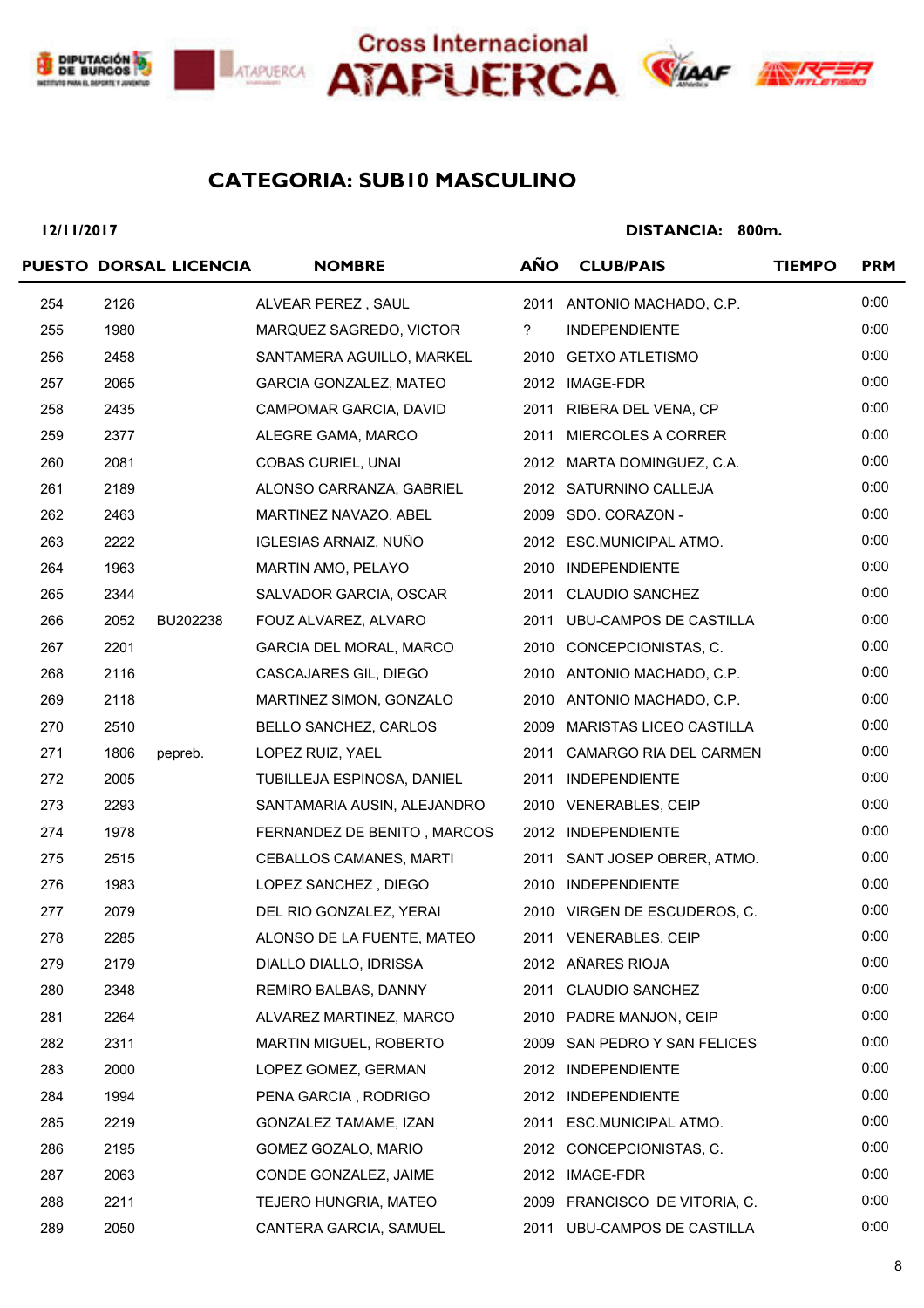





### **SUB10 MASCULINO CATEGORIA:**

**12/11/2017**

|     | PUESTO DORSAL LICENCIA | <b>NOMBRE</b>                | <b>AÑO</b> | <b>CLUB/PAIS</b>             | <b>TIEMPO</b> | <b>PRM</b> |
|-----|------------------------|------------------------------|------------|------------------------------|---------------|------------|
| 290 | 2323                   | HUERTA MELO, ISMAEL          |            | 2010 SAN PEDRO Y SAN FELICES |               | 0:00       |
| 291 | 1986                   | SANTIAGO JUEZ, ALVARO        |            | 2012 INDEPENDIENTE           |               | 0:00       |
| 292 | 2136                   | PEREZ FERNANDEZ, MARCOS      |            | 2011 ANTONIO MACHADO, C.P.   |               | 0:00       |
| 293 | 2002                   | MARTINEZ DELGADO, DARIO      |            | 2012 INDEPENDIENTE           |               | 0:00       |
| 294 | 2149                   | SAIZ HATEGAN, PABLO          |            | 2012 ANTONIO MACHADO, C.P.   |               | 0:00       |
| 295 | 2028                   | JIMENEZ SANCHO, GAEL         |            | 2011 INDEPENDIENTE           |               | 0:00       |
| 296 | 2257                   | ZAMORANO LASSO, ANDRES       |            | 2009 VIRGEN DE LA ROSA, C.   |               | 0:00       |
| 297 | 2342                   | ESTEBAN MORADILLO, MANUEL    |            | 2012 CLAUDIO SANCHEZ         |               | 0:00       |
| 298 | 2340                   | ALVARO GARCIA, JEAN LUIS     |            | 2012 CLAUDIO SANCHEZ         |               | 0:00       |
| 299 | 2502                   | SALIDO ORTEGA, IVAN          |            | 2010 SOLAR DEL CID, CEIP     |               | 0:00       |
| 300 | 2266                   | DE UNAMUNO NICOLAS, JUAN     |            | 2012 PADRE MANJON, CEIP      |               | 0:00       |
| 301 | 2130                   | VILLANUEVA DIEZ, MARCO       |            | 2011 ANTONIO MACHADO, C.P.   |               | 0:00       |
| 302 | 2026                   | DE DIEGO PRADO, IAN          |            | 2012 INDEPENDIENTE           |               | 0:00       |
| 303 | 2310                   | MARTIN MIGUEL, ROMAN         |            | 2011 SAN PEDRO Y SAN FELICES |               | 0:00       |
| 304 | 2314                   | RUIZ GARCIA, IZAN            |            | 2011 SAN PEDRO Y SAN FELICES |               | 0:00       |
| 305 | 2313                   | NICOLAS, MATEI               |            | 2010 SAN PEDRO Y SAN FELICES |               | 0:00       |
| 306 | 2528                   | GOMEZ DE ANDRES, SIMON       |            | 2012 PALAZUELOS              |               | 0:00       |
| 307 | 2289                   | MARTINEZ MARTINEZ, MIGUEL    |            | 2011 VENERABLES, CEIP        |               | 0:00       |
| 308 | 2292                   | SHEANE MOVILLA, LIAM ANDREW  |            | 2011 VENERABLES, CEIP        |               | 0:00       |
| 309 | 2108                   | TEJADA ZAMORANO, IZAN        |            | 2010 ANTONIO MACHADO, C.P.   |               | 0:00       |
| 310 | 1968                   | TORRES MARLASCA, ENRIQUE     |            | 2011 INDEPENDIENTE           |               | 0:00       |
| 311 | 1988                   | SECO DIEZ, NUNO              |            | 2011 INDEPENDIENTE           |               | 0:00       |
| 312 | 2433                   | ARNAIZ SAN MIGUEL, DAVID     |            | 2011 RIBERA DEL VENA, CP     |               | 0:00       |
| 313 | 2004                   | RUBIO VILLEGAS, DANIEL       |            | 2011 INDEPENDIENTE           |               | 0:00       |
| 314 | 2225                   | MARCOS PILAR, DIEGO          |            | 2011 ESC.MUNICIPAL ATMO.     |               | 0:00       |
| 315 | 2150                   | LOPEZ VELEZ, DIEGO           |            | 2012 ANTONIO MACHADO, C.P.   |               | 0:00       |
| 316 | 2295                   | ALONSO DE LA FUENTE, LUCAS   |            | 2009 VENERABLES, CEIP        |               | 0:00       |
| 317 | 2214                   | DELGADO MARIN, ISMAEL        |            | 2011 ESC.MUNICIPAL ATMO.     |               | 0:00       |
| 318 | 2191                   | MARTIN TOBAR, OSCAR          |            | 2011 SATURNINO CALLEJA       |               | 0:00       |
| 319 | 2074                   | MARTINEZ MARTIN, JOSE MANUEL |            | 2011 VIRGEN DE ESCUDEROS, C. |               | 0:00       |
| 320 | 2534                   | PALACIN PASCUAL, MIGUEL      |            | 2012 FUENTECILLAS, C.        |               | 0:00       |
| 321 | 2009                   | MURILLO GARCIA, SERGIO       | 2010       | <b>INDEPENDIENTE</b>         |               | 0:00       |
| 322 | 2283                   | SOTELO SAEZ-ROYUELA, ALVARO  |            | 2012 VENERABLES, CEIP        |               | 0:00       |
| 323 | 1997                   | ADELINO NUNEZ, MATEO         |            | 2010 INDEPENDIENTE           |               | 0:00       |
| 325 | 2303                   | ARAUJO RECINOS, EDUARDO      |            | 2009 SAN PEDRO Y SAN FELICES |               | 0:00       |
| 326 | 2072                   | VILLAQUIRAN PASCUAL, ANGEL   |            | 2012 VIRGEN DE ESCUDEROS, C. |               | 0:00       |